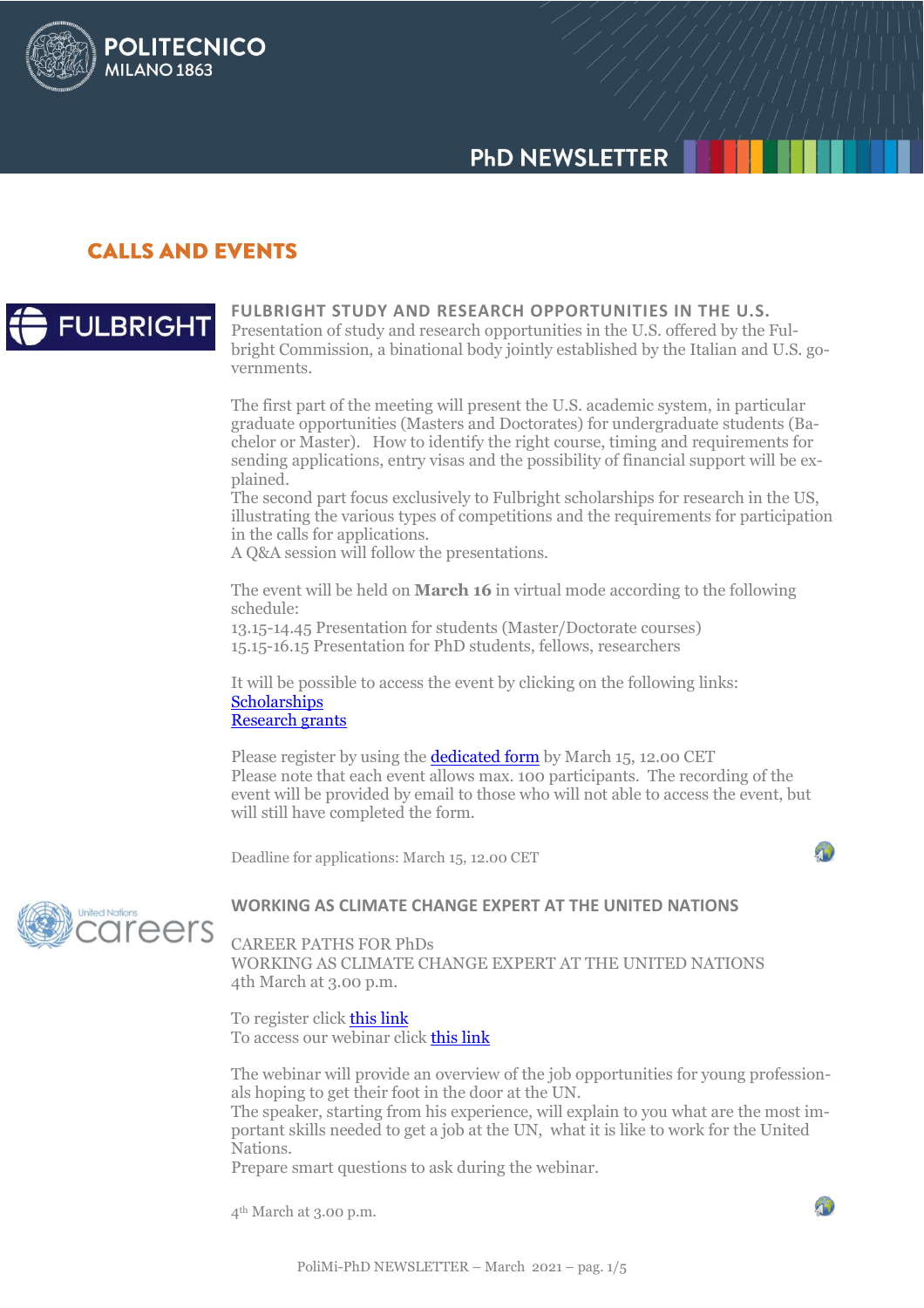ENHANCE

## **LAUNCHING THE FUTURE - UNIVERSITY OF TECHNOLOGY IN THE LIGHT OF THE COVID PANDEMIC**

ENHANCE - The European Universities of Technology Alliance invites you to its first ENHANCE community event on 12th March 2021. ENHANCE is a new alliance of Politecnico di Milano, Chalmers University of Technology, Norwegian University of Science and Technology, RWTH Aachen, TU Berlin, Universitat Politecnica de Valencia and Warsaw University of Technology.

ENHANCE, funded under the ERASMUS+ programme for European Universities, was established to promote responsible technological and social transformation. It aims to share skills, resources, and infrastructures in a European campus free of any physical, administrative, or educational barriers.

We want to empower people to develop and use science and technology for the benefit of society. Together, we aim to turn global challenges into opportunities. Our societies are undergoing a big challenge right now – we want to reflect together on what this will mean for our universities and their role in society:

How is the pandemic amplifying trends and transformations of society, in research and education? What advantages and opportunities exist? Which challenges are more easily solved at the European level? Will we all grow tired of distance or will universities become more digital than ever before? What does that mean for life on campus? How will we work in university administration, research and education in the future?

We take great pleasure in inviting students, faculty and staff of the seven EN-HANCE Universities and the ENHANCE associate partners to our first digital event "Launching the future" on 12th March 2021.

The registration form and the programme of the event are available on **ENHANCE** [website](https://enhancelaunchevent.eu/)

12 March 2021 at 9.30 // Digital event



## **PREPARE YOUR POSTDOC - POSTDOCTORAL FUNDING SCHEMES - THE ROYAL SOCIETY**

Webinar providing information about postdoctoral fellowships.

We are very pleased to welcome Marianna D'Arco, PhD, senior manager, Royal Society. She will give you an overview of funding schemes for postdoctoral fellowships made available to early career researchers by the Royal Society and the support given to overseas scientists. She will also explain how to make a grant application.

## [Registration link](https://docs.google.com/forms/d/1GXoqMF5hpbQzE_lYjF3M2eYrzJKb2BXU9ocs8GlCfi4/edit?gxids=7628)

[Access link](https://unito.webex.com/webappng/sites/unito/meeting/download/b145d186bb474087a68054ca6976f2f8?siteurl=unito&MTID=mb26548f4622a3e90e36b7ce00f332579) (webinar), Cisco Webex [Flyer](http://www.dottorato.polimi.it/fileadmin/files/dottorato/newsletter/allegati/2021_02/Flyer_11_march_2021.pdf) (pdf)

Mobility forces you to step outside your comfort zone and enables you to develop intercultural skills. International experience brings you closer to other cultures and ideas and creates opportunities for growth and development. Participating in international cooperation and exchange programs is always strongly recommended to young researchers.

Prepare smart questions for our "special guest" who is very experienced in the field of postdoctoral funding schemes etc.

90

11th March 2021, 15.00-16.30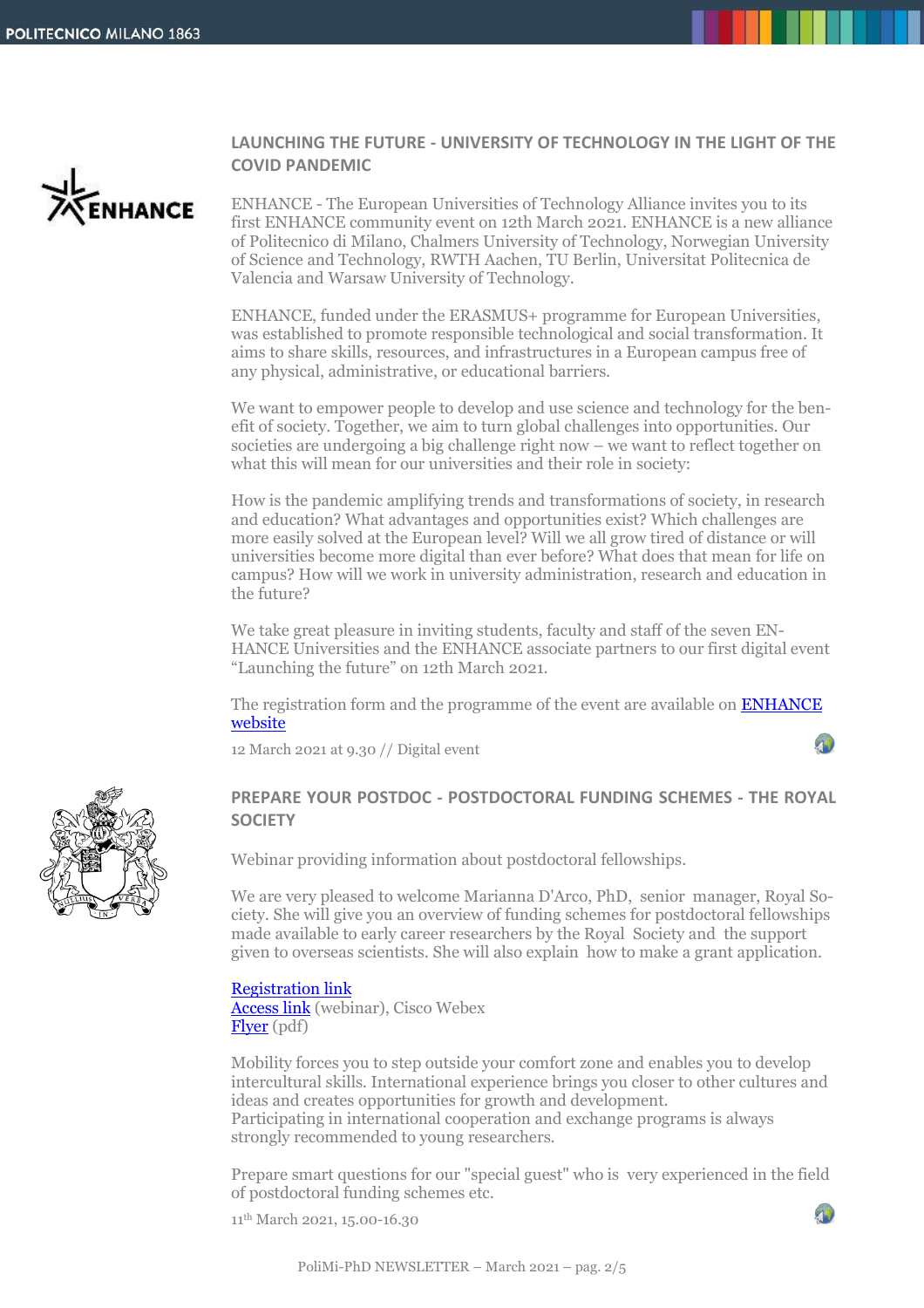# **SEMINARS AND WORKSHOPS**



## **WEBINAR CYCLE ON EXPERIENCES, MODELS AND TOOLS FOR SUSTAINABLE DEVELOPMENT: TOOLS FOR BEHAVIORAL CHANGE**

Tools for behavioral change

Speakers: Irene Vegetti (Poliedra), Maria Brovelli (DICA), Giuseppe Andreoni (DE-SIGN), Silvia Pezzoli (Poliedra), Donatella Sciuto (DEIB)

Subscribe at [www.poliedra.polimi.it/webinar-behavioral-change](http://www.poliedra.polimi.it/webinar-behavioral-change) 

This webinar is centred on the launching of an online catalogue which will allow to explore experiences and competences developed within Polythecnic, supporting behavioral change with a view to sustainability. The first release of this catalogue is populated with a selection of cases for which we will invite everybody to integrate and update in the future.

Wednesday February 17th 2021, from 2,00 PM to 2,30 PM



90



## **EUMOS - EUROPEAN MEETING IN OPTICAL SENSING**

European online conference on Optical Sensing, organized by different PhD student associations all around Europe. Ther will be several expert speakers, poster presentation and a final quiz game!

23rd March 2021

# **OTHER NEWS**



## **PLACEMENT PROGRAM FOR PHDS**

The Placement Program for PhDs is a service aimed at helping you to approach the Italian and the International job market in a very constructive way. You will have the chance to identify the sector and the companies exactly in line with your profile, work on your CV to make it unique and talk to company managers to have a useful feedback that allows you to be even more competitive.

You will also have the opportunity to do a mock interview to be prepared at best to face a real one!

The Placement Program is available during the whole academic year!

To get more information and to register for this initiative please visit th[e dedicated](https://cm.careerservice.polimi.it/en/career-program/phd_en/)  [page on the Career Service website](https://cm.careerservice.polimi.it/en/career-program/phd_en/)

We are also glad to let you know that the Career Service is now on Instagram, in the profile you will find information on their initiatives and tips you might need to con-sider. To follow: [CareerServicePolimi](https://www.instagram.com/careerservicepolimi/)

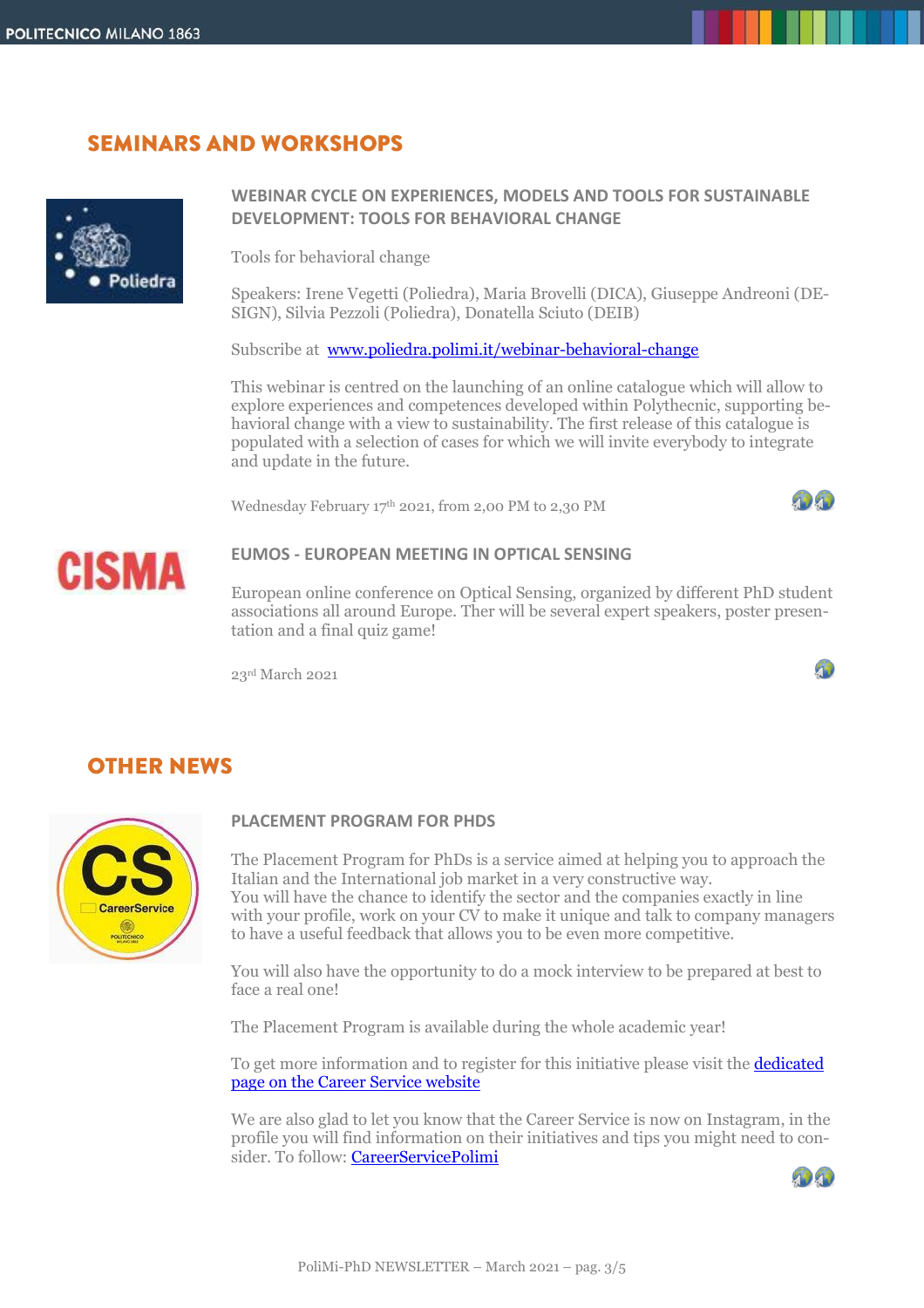# **STARTING COURSES - PHD SCHOOL**

## **IL PENSIERO INVENTIVO: TEORIE E PRATICHE**

## **Prof. Zingale Salvatore**

Scopo del corso è riflettere sui processi mentali che portano all'elaborazione delle nuove idee, specie nel campo dell'innovazione di artefatti e sistemi. Saranno prese in considerazione le operazioni sia di carattere logico e interpretativo, sia le condizioni cognitive che favoriscono l'inventiva progettuale.

8 March 2021 - 24 May 2021

## **POWER OF IMAGES AND VISUAL LANGUAGE FOR ACADEMIC KNOWLEDGE DISSEMINATION AND PUBLIC ENGAGEMENT**

## **Prof. Iarossi Maria Pompeiana, Prof. Bollini Letizia**

The course aims to provide sparks for critical reflection and operational tools for an improvement of the effectiveness of visual language in academic context, both if the image is a support and an integration to a written text (as in a scientific article) and in case of oral presentations in scientific or public forums. (as a ppt for a conference).

1 March 2021 - 29 March 2021

## **PROJECT MANAGEMENT BASICS**

## **Prof. Fuggetta Alfonso, Prof. Beffani Armando, Prof. Grilli Colombo Sara**

Develop Project Management competencies and provide basic tools and techniques for Project Management activities

3 March 2021 - 18 March 2021

## **SCIENTIFIC COMMUNICATION IN ENGLISH Prof. Biscari Paolo, Prof. Sluckin Timothy Jan**

The aim of the course is to develop and improve the candidates' scientific writing, as well as increase their ability to deliver scientific and technical presentations in English.

15 March 2021 - 31 March 2021

## **STARTING COURSES - DOCTORAL PROGRAMMES**

## **PHD IN MECHANICAL ENGINEERING**

## **METHODS FOR HEALTH MONITORING AND PROGNOSIS OF ENGINEERING SYSTEMS SUBJECT TO DEGRADATION**

## **Prof. Claudio Sbarufatti**

This course introduces different methods for the analysis of real-time data aiming the diagnosis and prognosis of systems subject to degradation in a realistic environment, including (i) outlier analysis for novelty detection, (ii) data normalisation for suppression of confounding influences, (iii) machine learning for diagnosis and surrogate modelling, (iv) sequential Monte-Carlo methods for state identification and prognosis.

March 22nd 2021

Ą)

40

90

40